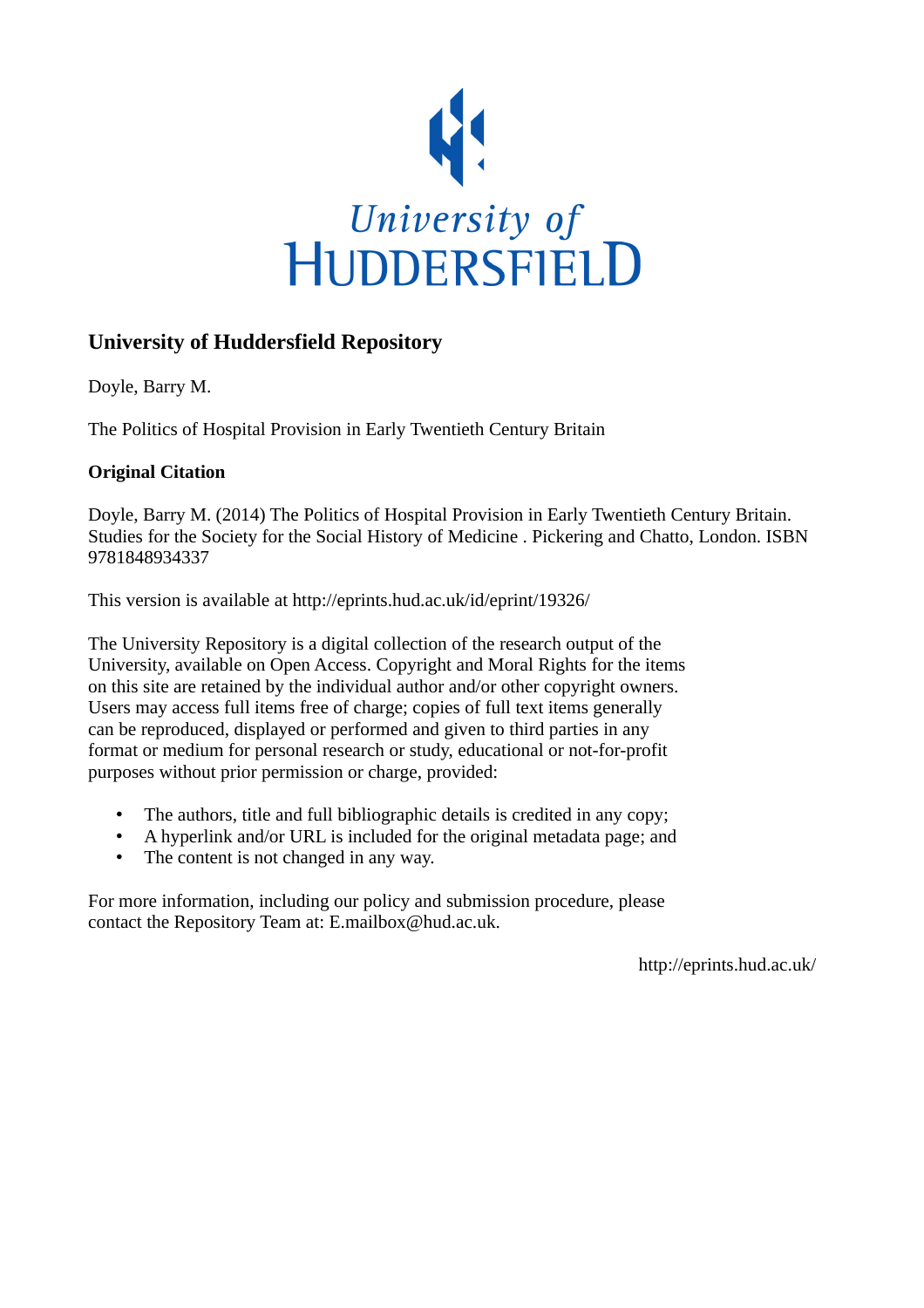### INTRODUCTION

At the beginning of December 1946 the Sheffield Hospital Contributors' Association met for its one hundredth quarterly meeting. The association invited a number of local dignitaries to the meeting and also the Minster of Health, Aneurin Bevan, MP. Mr Bevan was, unfortunately, unable to attend but wrote urging the contributors to welcome, not fear, the new service. For:

what is it we are taking away from the Hospitals? – not their independence, not their special characters and their treasured local associations, but only their anxieties – above all, their anxieties about money, and the difficulties that will disappear when each Hospital no longer stands alone. And at last we are to have a Hospital service in the true sense; from our present chaos of 3,000 Hospitals – some of them superlatively good, some by no means faultless, and almost none organically linked with their neighbours – we intend to create a single great service … they will still be, not 'State' Hospitals, but your Hospitals – it will be your service and for you, with our help, to make of it what you can and will.<sup>1</sup> ch Hospital no longer stands alone. And at last we are to have a Hospital service<br>the true sense; from our present chaos of 3,000 Hospitals – some of them super-<br>tively good, some by no means faultless, and almost none org

In these few lines Bevan encapsulated many of the perceived characteristics of the pre-National Health Service (NHS) hospital system - financial anxiety, individualism and a chaotic lack of organization. Yet he also had to recognize some of its strengths – independence, voluntary effort and a sense of commitment and ownership. Most significant, however, was the importance of place, the rooting of the hospital system in the locality which was embodied in organizations like the Sheffield Hospital Contributors' Association. This book considers how hospital systems developed in a local context in the thirty years before the NHS and explores how the social, economic and political structures and cultures of specific places shaped the development of institutional treatment, especially Bevan's points of anxiety – finance and co-operation.

Viewing the development of hospital systems from the locality is essential to understanding hospitals before Bevan, for even among health historians much of the debate surrounding the strength of pre-NHS hospital provision has been based on national aggregate data, evidence drawn from London, and a patchy understanding of the wider experience of urban hospital systems in this period.<sup>2</sup> Moreover, although there have been some important regional studies,<sup>3</sup> there have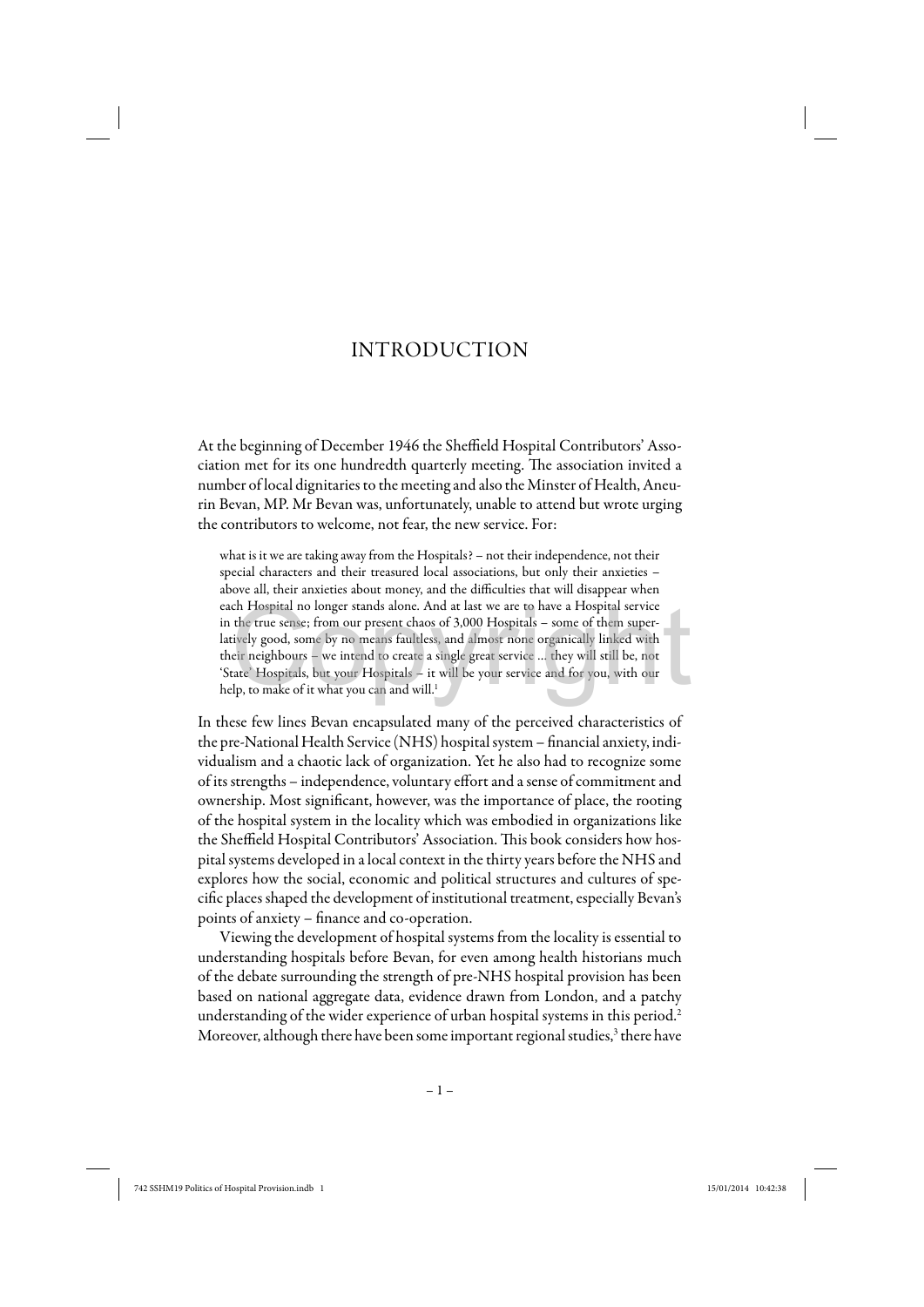#### 2 *The Politics of Hospital Provision in Early Twentieth-Century Britain*

been few attempts to compare how hospital services developed in provincial cities or on a regional basis and in particular there has been little discussion of how these were shaped by local economic, social and political cultures.<sup>4</sup> Moreover, the politics of hospital provision remains largely unexplored.5 For while there has been considerable discussion of debates at a national level involving parties, civil servants and various peak organizations, $^6$  studies of the factors shaping local decision-making remain rare. This is especially the case in relation to the involvement in, and attitudes of, local Labour parties and labour movements to hospital  $proxision<sup>7</sup>$  which is often read off from national evidence and studies of bodies like the Socialist Medical Association.<sup>8</sup>

This book addresses these lacunae through an exploration of hospital politics in two Yorkshire cities - Leeds and Sheffield - in the first half of the twentieth century, with a particular focus upon the interwar years when public attitudes to hospitals shifted sharply from distrustful dependence to hopeful expectation of access and cure. This era was marked by the transition in voluntary hospital funding with its associated impact on access and management;<sup>9</sup> by the growth of municipal services, especially in the aftermath of the break-up of the poor law;<sup>10</sup> and by an eagerly anticipated – though not always realized – development of co-ordination and co-operation across the sectors.11 Moreover, it saw the decline of many of the traditional diseases and threats of urban life and the emergence of new health challenges associated with affluence – including road accidents, cancer and the desire for institutional childbirth – creating a demand for specialist services influenced by local needs and crossing the existing rigid boundaries between voluntary and public hospitals.12 In exploring the development of local hospital systems, it focuses on the experience of joint working in Leeds and Sheffield demonstrating that developments in this sphere were not linear. Underpinning the study is a recognition of the importance of the economic and social environment of the two cities and how this affected both demand for services and the ability of the locality to provide an adequate, integrated service.13 Particular attention is paid to the role of class and gender in shaping service provision. Overall, the book argues that social and economic diversity, which influenced both the need for and the ability to provide adequate hospital services, is fundamental to understanding the diversity of provision across the nation in this period. co-ordination and co-operation across the sectors.<sup>11</sup> Moreover, it saw the dof many of the traditional diseases and threats of urban life and the emer<br>of new health challenges associated with affluence – including road a

As this brief overview suggests, over the past twenty years historians have gone some way towards revising our understanding of hospital provision, management and politics in the half century before the inauguration of the NHS. Yet important and influential negative views remain evident. Writing in its official history, Charles Webster drew on Bevan's ideas to suggest that the NHS was 'designed to bring order' to a piecemeal collection of institutions 'deficient in system and planning' for which 'urgently required modernization and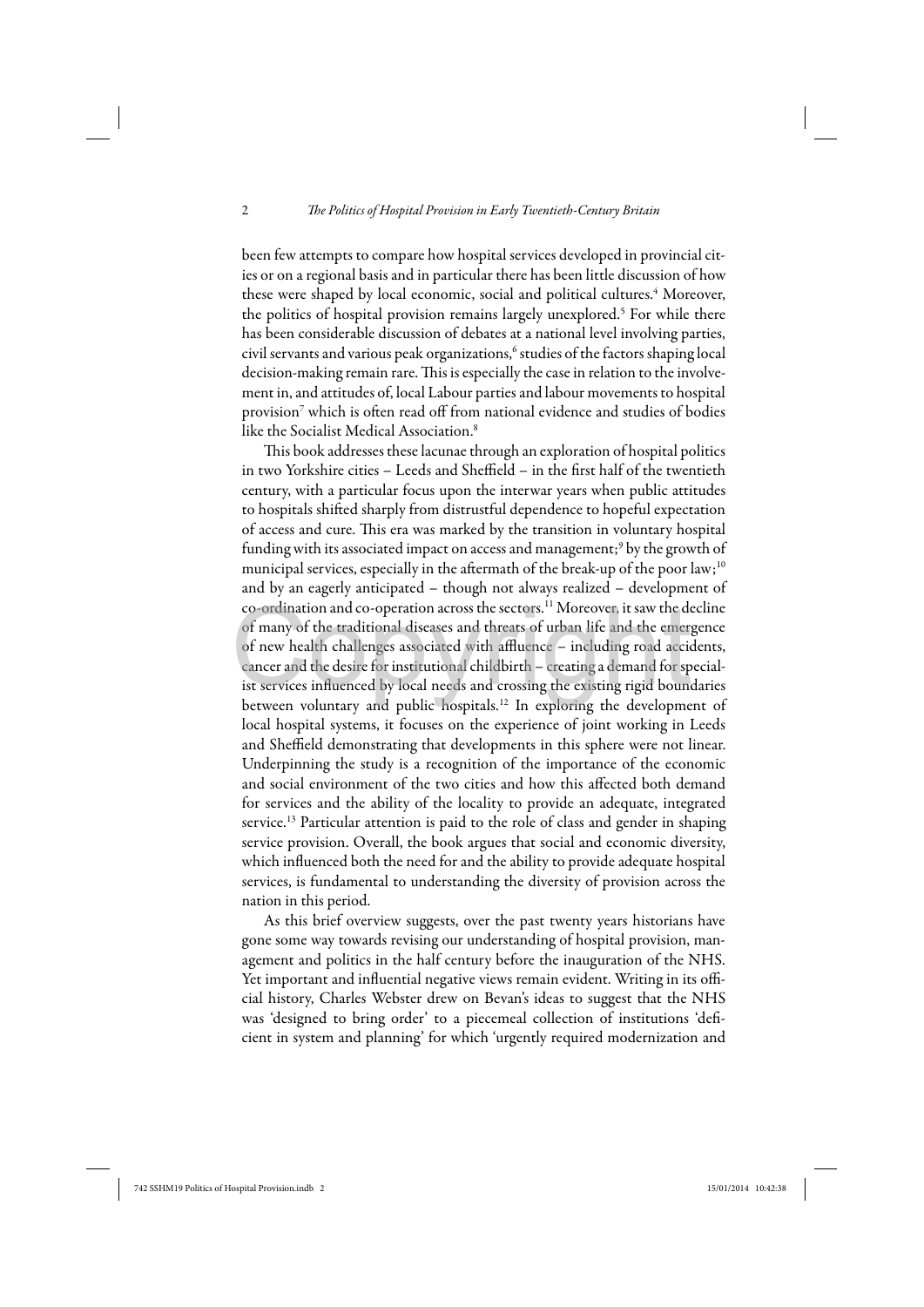improvement was held back by such limitations as anachronism, administrative complexity, duplication, parochialism, inertia and stagnation'.14 Webster's work has been highly influential in shaping perceptions of interwar health care and the view that hospital access was governed by the elite; that voluntary hospitals were teetering on the verge of bankruptcy; that municipal and poor law hospitals were stigmatizing and inferior; and that the two systems were in constant conflict to the detriment of an effective service for the population. This remains the widely accepted view in general textbooks and popular culture.<sup>15</sup>

However, recent national studies of voluntary hospitals by Gorsky, Mohan and Powell and of municipal provision by Levene, Powell, Stewart and Taylor have challenged some of these assumptions through excellent macro-level statistical analyses and some illuminating case studies of a range of less familiar locations, such as Barnsley and Newport.<sup>16</sup> This work has demonstrated the patchy nature of provision before the Second World War though the source base has provided a rather pessimistic and external reading of the local experience. In many cases the Ministry of Health and other surveyors, such as Political and Economic Planning (PEP) tended to focus on the weaknesses in the system whilst playing down the massive improvements in service over the twenty-five years following the First World War.<sup>17</sup> Pickstone has drawn attention to this tendency for contemporaries and historians to counterpose the general pattern of existing hospital services 'to some ideal distribution of facilities; the difference is said to demonstrate the necessity of reform'.18 Cherry is more optimistic about the progress of hospital provision and challenges the traditional narratives, with their focus on the big London hospitals and crisis moments like 1922 and 1938.19 Together this work shows that both voluntary and municipal sectors adapted their funding base and responded to growing demand by expanding beds, buildings and specialisms and in some cases began to work with each other and the central state.<sup>20</sup> However, in general it lacks the richness of the local study and remains sceptical about the ability of either the voluntary or the municipal sector to deal with the challenges of increasing medical sophistication and rising costs. Moreover, it tends to show expansion of provision, rather than explain how it happened or why it might happen differently in different places. following the First World War.<sup>17</sup> Pickstone has drawn attention to this<br>incy for contemporaries and historians to counterpose the general pattern<br>isting hospital services 'to some ideal distribution of facilities; the dif

To see how systems operated on the ground we need to turn to the relatively small number of fine local studies which do exist, including Pickstone's pioneering examination of the north-west of England, Rivett's survey of London, Mohan's work on the north-east, and various town studies by Gorsky, Cherry, Reinarz and Hayes.<sup>21</sup> While Pickstone and Mohan do explore the development of both the municipal and the voluntary hospital sector, their material on specific towns is in most cases exemplary rather than detailed, with the former providing good evidence for Manchester and Preston but less on the other towns of Lancashire, while Mohan tends to steer clear of the big cities and focus on the smaller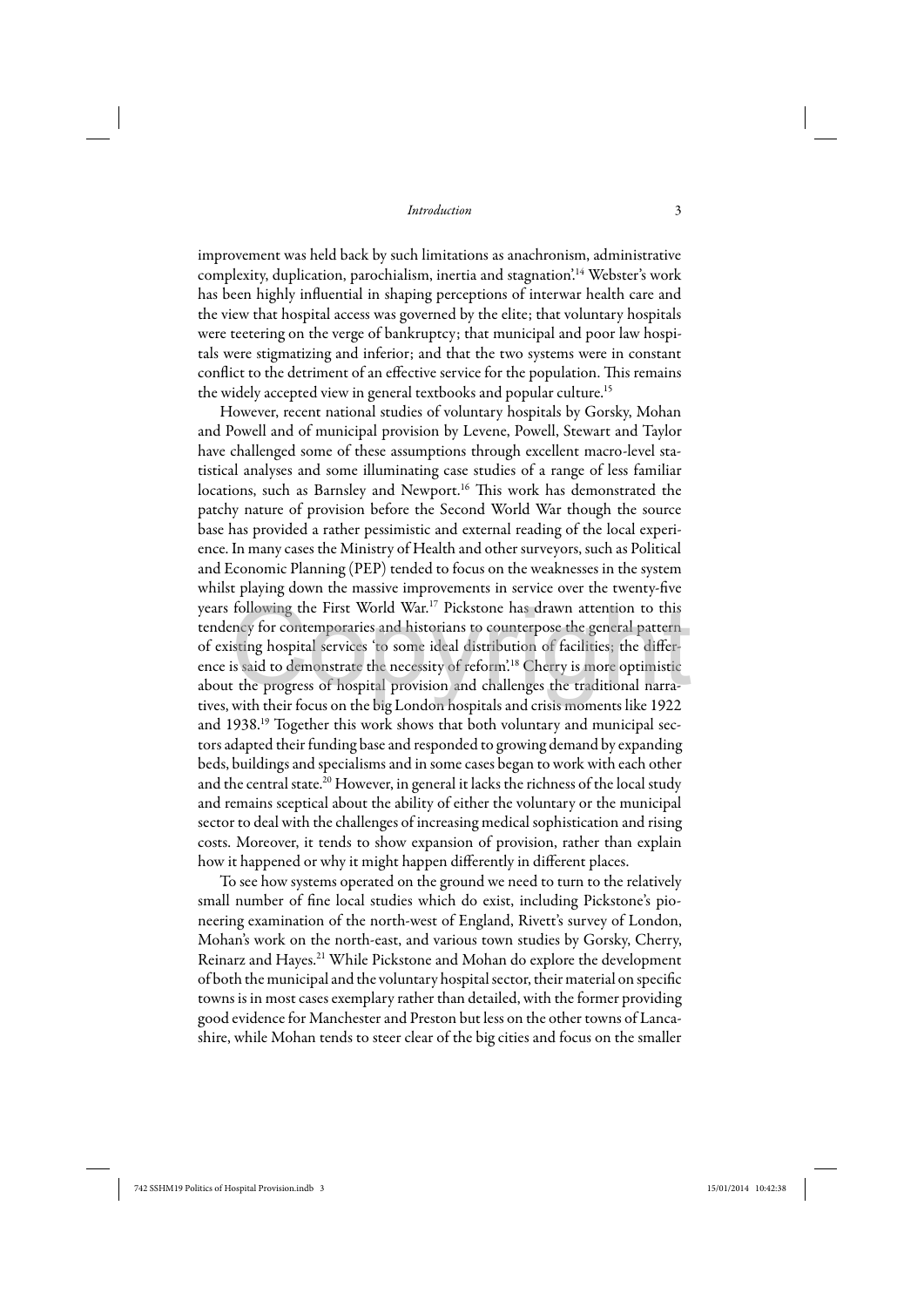#### 4 *Th e Politics of Hospital Provision in Early Twentieth-Century Britain*

towns. Levene et al. do touch on aspects of the activities of the voluntary sector, as does Welshman, but this is not their key concern, while Reinarz makes no references to local authority provision so that, to date, only Gorsky has attempted a study of both sectors in one town.<sup>22</sup> These, and other specialist works focusing on the general history of hospitals, the growth of provision from place to place and the emergence of specialist services, have provided some insight into how the stock of hospitals expanded and how the work of the institutions became more complex, scientific and expensive.<sup>23</sup> Some have measured the provision of local services against a univeralist norm, but as John Pickstone observes, it was not that places failed to 'conform to some national plan' but rather that localities produced a 'variety of systems, formal and informal' in turn shaped by their political ecology.24 As Levene et al. have shown for the municipal sector, local needs and resources as well as political cultures could demand that some areas of provision were privileged and others more or less neglected. Although historians of the public sector have observed this decision-making process it has played little or no part in our understanding of the distribution of voluntary general and specialist institutions. Indeed these continue to be viewed in a highly individualistic manner, with an emphasis on the interests of donors or doctors while other structural or political factors are downplayed.25

Yet the central contention of this book is that the form of hospital services provided, the way they were paid for and the nature of the politics and governance of that provision were all shaped by local economic and social factors and their impact on class and gender structures and relations. To this end the opening chapter reviews the economic, social and political development of Leeds and Sheffield in the later nineteenth and early twentieth century, paying particular attention to how these shaped, and were shaped by, class and gender relations. In particular, attention is focused on the contrast between the masculine, proletarian society created by Sheffield's heavy industrial economy, with its physical risks and limited employment roles for women, and the more middle-class and 'female' environment deriving from the diverse service and light manufacturing base in Leeds which provided opportunities for women in textiles, clothing and commerce. Together these factors shaped union power, voluntary organizations and local politics producing divergent forms of party competition for municipal control. Both anti-socialist and Labour strategies are addressed with particular attention paid to the way in which economic and social structures influenced the composition, ideology and focus of left and right, shaping the policy priorities and development of services demonstrated by municipal and voluntary providers. structural or political factors are downplayed.<sup>25</sup><br>
Yet the central contention of this book is that the form of hospital se<br>
provided, the way they were paid for and the nature of the politics and gover.<br>
of that provisio

Thus how hospitals came into being, survived and developed is the subject of Chapter 2. Paying particular attention to the growth of sites, buildings and bed numbers in the voluntary, poor law and municipal sectors, it explores the acute and general medical services along with municipal provision for infec-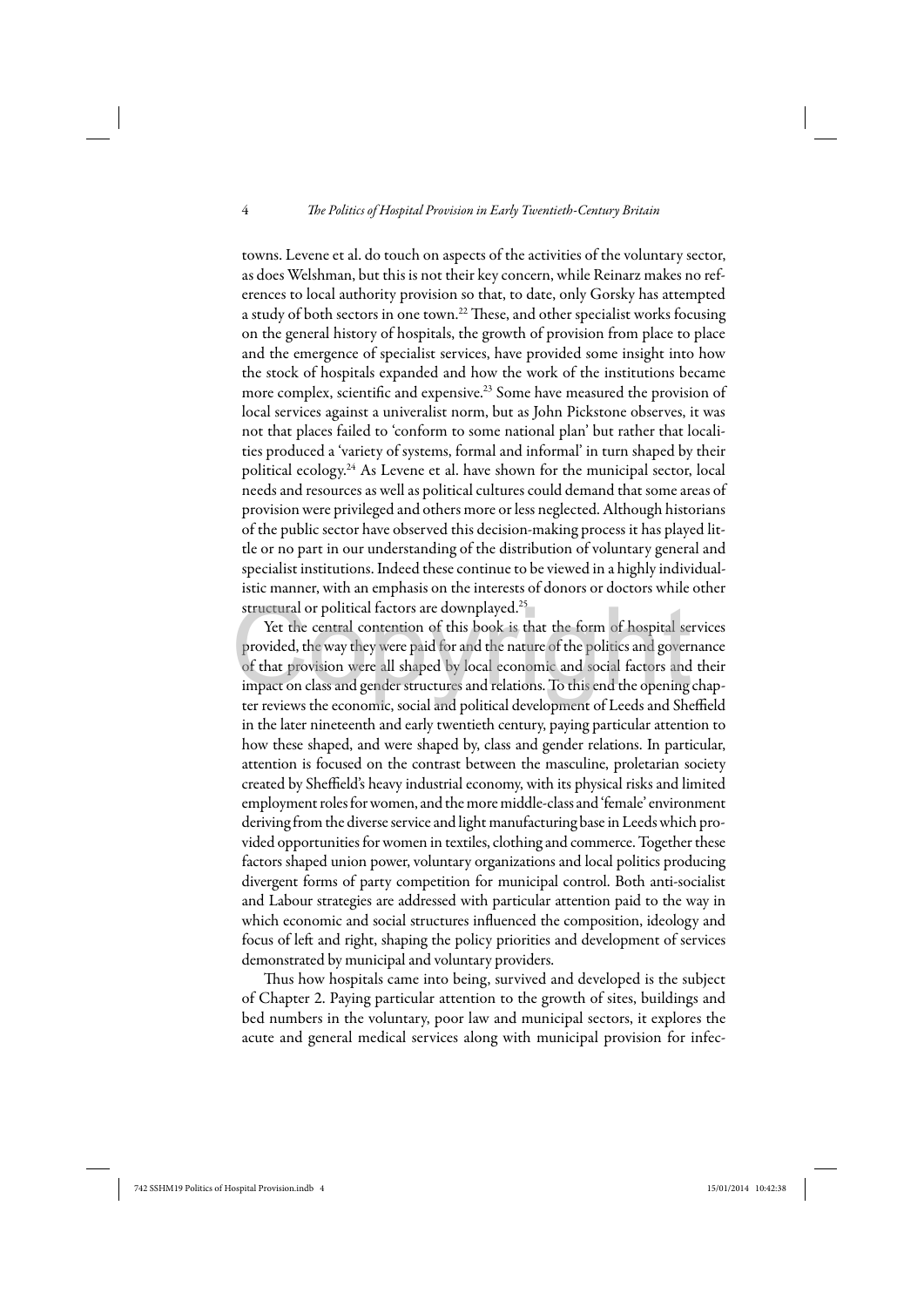tious diseases, pulmonary and non-pulmonary tuberculosis. Mental health inpatient services are not included in the study as neither Leeds nor Sheffield county borough had direct responsibility for mental health patients. These were accommodated in asylums managed for the cities and the West Riding County Council by a county board with five institutions across West Yorkshire.<sup>26</sup> It explores the factors influencing the expansion of the hospital estate, including finance, ideology and need and examines the largely overlooked growth of ancillary services, technological developments and administrative facilities between the wars which proved as necessary as extra beds in the campaign to satisfy the demand for mass health care.<sup>27</sup> Chapter 3 assesses the substantial increase in patient numbers which transformed the hospital from a site for the sick poor to a centre for popular health care. The question of who attended hospital has been rather overlooked in the recent debates over finance and specialization with considerable uncertainty remaining around issues of class, age and especially gender. Therefore, this chapter reviews the number and types of patients admitted and where they were admitted to – including inpatient, outpatient and casualty services – examining the role of the almoner, another neglected topic, in gatekeeping access and considering the extent to which patient demographics were shaped by local socio-economic structures.

Building on these findings, Chapter 4 considers the extent to which specialist departments emerged, from traditional specialisms like ear, nose and throat (ENT) and skin complaints to more unusual departments like mental health outpatients. Furthermore, drawing on the ideas of Cooter and Sturdy, it examines the extent to which institutions invested in the organization and management of patients, especially through larger, more complex outpatient departments. These findings are brought together in an investigation of two specific areas where service provision was influenced by local needs and cultures – orthopaedics and the management and healing of accidental bone damage; and the challenge of the growing demand for institutional childbirth. Although the development of these services was part of national trends in the 1930s, they had very different outcomes in Leeds and Sheffield with the prevalence of workplace accidents promoting the creation of specialist orthopaedic services supported by industry and the labour movement in Sheffield, while the extensive maternity provision in Leeds suggests a link with both the more significant role of women in the economy and service provision. shaped by local socio-economic structures.<br>uilding on these findings, Chapter 4 considers the extent to which special-<br>partments emerged, from traditional specialisms like ear, nose and throat<br>[] and skin complaints to mor

Thus existing local and regional studies provide an essential long-term view of provision in the provinces but they give only a limited picture of how local hospital systems developed and none really address the issue of the politics of local hospital provision. Therefore, the second half of the book focuses on the hospital politics of the two cities, addressing finance, policy and co-operation. Recent research by Cherry, Gorsky and Mohan, Gosling, Reinarz, Daunton,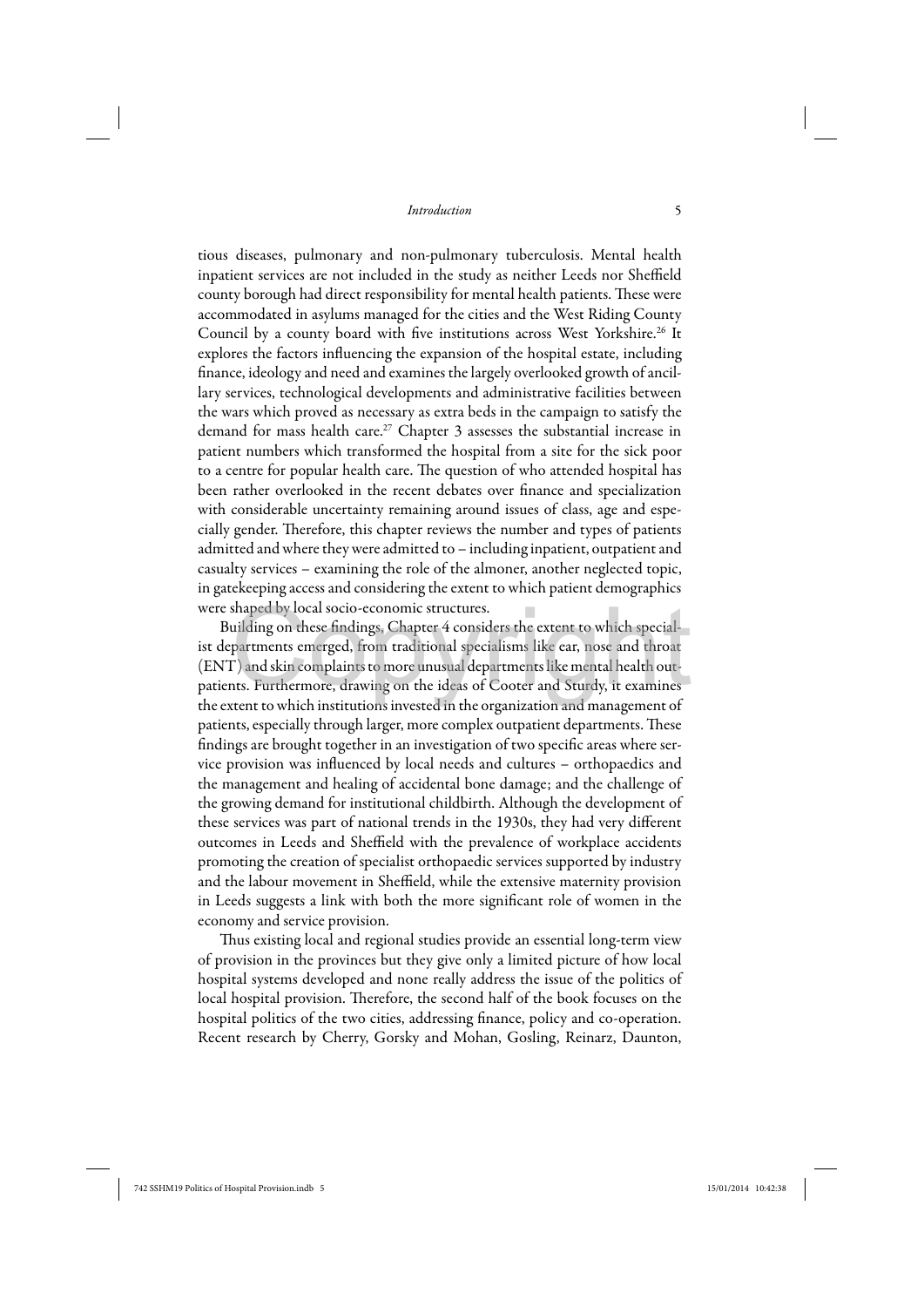#### 6 *Th e Politics of Hospital Provision in Early Twentieth-Century Britain*

Hayes and Doyle has pointed to the importance of new forms of funding for both state and voluntary provision in the first half of the century.<sup>28</sup> Building on mutualist models from the late nineteenth century the interwar period saw the flowering of contributory schemes of varying types from works collections and Saturday Funds to full-scale citywide organizations with hundreds of thousands of members.<sup>29</sup> Debate has surrounded whether or not these schemes were sustainable, whether they would have allowed the voluntary sector to continue to expand, whether they were mutualist or 'merely' insurance schemes, and whether they represented a democratic alternative to both elitist voluntarism and state control. Current historiography favours the belief that they were part of a transition from voluntary to state with, as Daunton argues, the population increasingly choosing the certainty and simplicity of the state.<sup>30</sup>

Similarly, as Powell and others have shown, changes in the funding of and to the local state, especially appropriation and the growth of specific central funding for non-acute illness and disease, allowed for the expansion and increased professionalization of the state sector.<sup>31</sup> Municipal provision also moved towards delivering universal services especially for those not always covered by the voluntary sector, such as women and children, the elderly and the terminally ill.<sup>32</sup> However, the extent to which the municipal sector was improving, whether it was or even could compete with the voluntary sector, and the extent to which it was contributing to the development of urban and even regional systems remains uncertain. Recent work has also highlighted the strength of elements of voluntarism throughout the interwar period, especially community based fundraising, endowments, appeals and legacies. These served to strengthen a sense of ownership and democratized investment in, as well as use of, hospitals as community resources.<sup>33</sup> extent to which the municipal sector was improving, whether it was or even<br>compete with the voluntary sector, and the extent to which it was contribut<br>the development of urban and even regional systems remains uncertain. R

In light of these historiographical developments, Chapter 5 explores the major forms of hospital finance, paying particular attention to the development of workers' contributions, the changing shape of voluntary income and donations and the growing role of the state both locally and nationally. In particular, it investigates the impact of the differing types of workers' funds – the Leeds Workpeople's Hospital Fund (LWHF) and Sheffield's Penny in the Pound scheme – on the management and administration of the voluntary hospitals and on issues such as access to treatment. It also provides an analysis of the shape of municipal hospital spending and assesses the growing role of patient payments in the ability of both the voluntary and state sectors to meet increased demand. Yet despite an enduring interest in hospital finance, few local studies have addressed the part played by ideology and party in the shaping of services, with a tendency to focus on structural issues rather than party as a determinant of policy choice.<sup>34</sup> Hospital politics have been explored by Stewart in his studies of the Socialist Medical Association and by Willis's work on Sheffield and Bradford whilst Taylor, Stewart and Powell's macro study has touched on the inspectors' views

742 SSHM19 Politics of Hospital Provision.indb 6 15/01/2014 10:42:38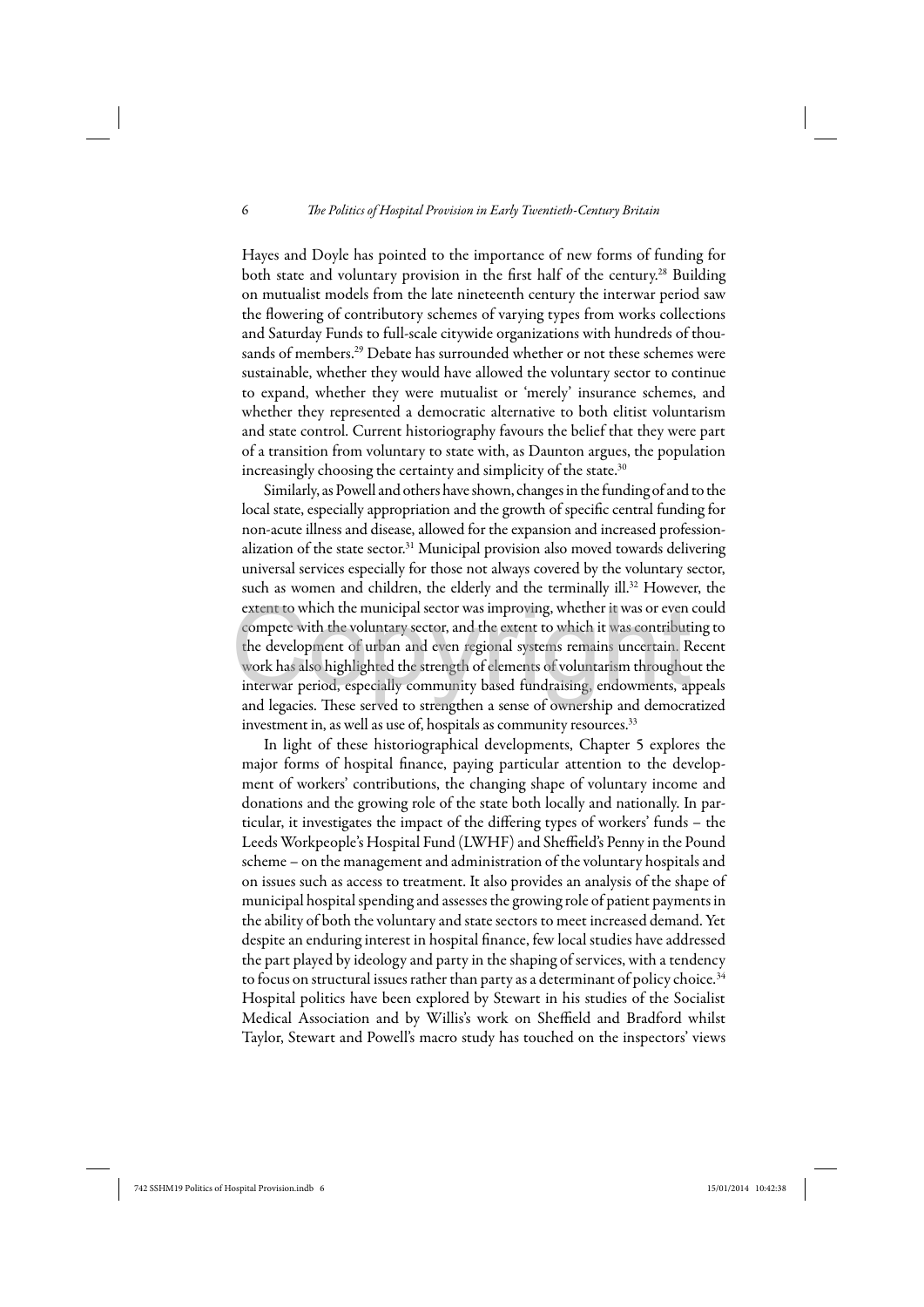of the influence of local politics in the early 1930s.<sup>35</sup> But in general this is a topic which is largely ignored and is in need of further investigation, not least because the outcomes are indeed complex and the impact of party and ideology is highly variable, strongly influenced by local economic and social factors.

Chapter 6 highlights the role of party, the labour movement and the traditional elite – as well as the medical profession and academics – in the nature and extent of hospital provision and explores the management of poor law and municipal hospital services, both at the political level of council committees and their membership and within the services, considering the role of the medical officers of health, medical superintendents and consultants from both sectors. It shows that local political cultures and the ideologies they created strongly influenced services. In particular it examines the way the labour movement debated the appropriate role of the state and the voluntary providers, questioning the degree to which labour opposed the voluntary approach and traditional elites limited the development of the state sector. The distinctive hospital politics of Leeds and Sheffield are highlighted and the underlying reasons for these differing approaches is assessed with particular emphasis on the form of the local labour movement, the importance and nature of mutualist structures and the size and strength of the traditional elite.

The central element of the critique of interwar hospitals was their failure to co-operate in the development of a rational system – although there is a tendency to assert rather than prove that relations between and within the sectors remained poor throughout the period. Manchester, Birmingham, Oxford, Bristol and Liverpool are usually highlighted as areas with good levels of cooperation, but these are frequently presented as exceptions.36 Certainly there is much evidence of limited development such as Mohan's study of Durham and Northumberland which offers a very pessimistic view based on the survey reports of 1930–4, as does Levene et al.'s examination of West Hartlepool, but a number of other towns show gradual collaboration, including Barnsley, Middlesbrough and Aberdeen, where the Medical Officer of Health (MOH) was instrumental in negotiating integration; Newcastle, where collaboration was clearly quite advanced; and Leicester, where joint working was also progressing.37 Moreover, Gorsky has shown the importance of medical schools in both Aberdeen and Bristol in bringing the disparate elements together, as has Pickstone in his study of Manchester. On the other hand, less has been written about individuals involved in the hospital management or doctors, including consultants and medical superintendents.38 nd strength of the traditional elite.<br>he central element of the critique of interwar hospitals was their failure-<br>operate in the development of a rational system – although there is a<br>ncy to assert rather than prove that r

Drawing together these elements, the final chapter examines the extent to which these cities were able to develop a hospital system in the fifty years prior to the establishment of the NHS. It considers the growth of integrated working within the voluntary sector and the local state's efforts to join up the elements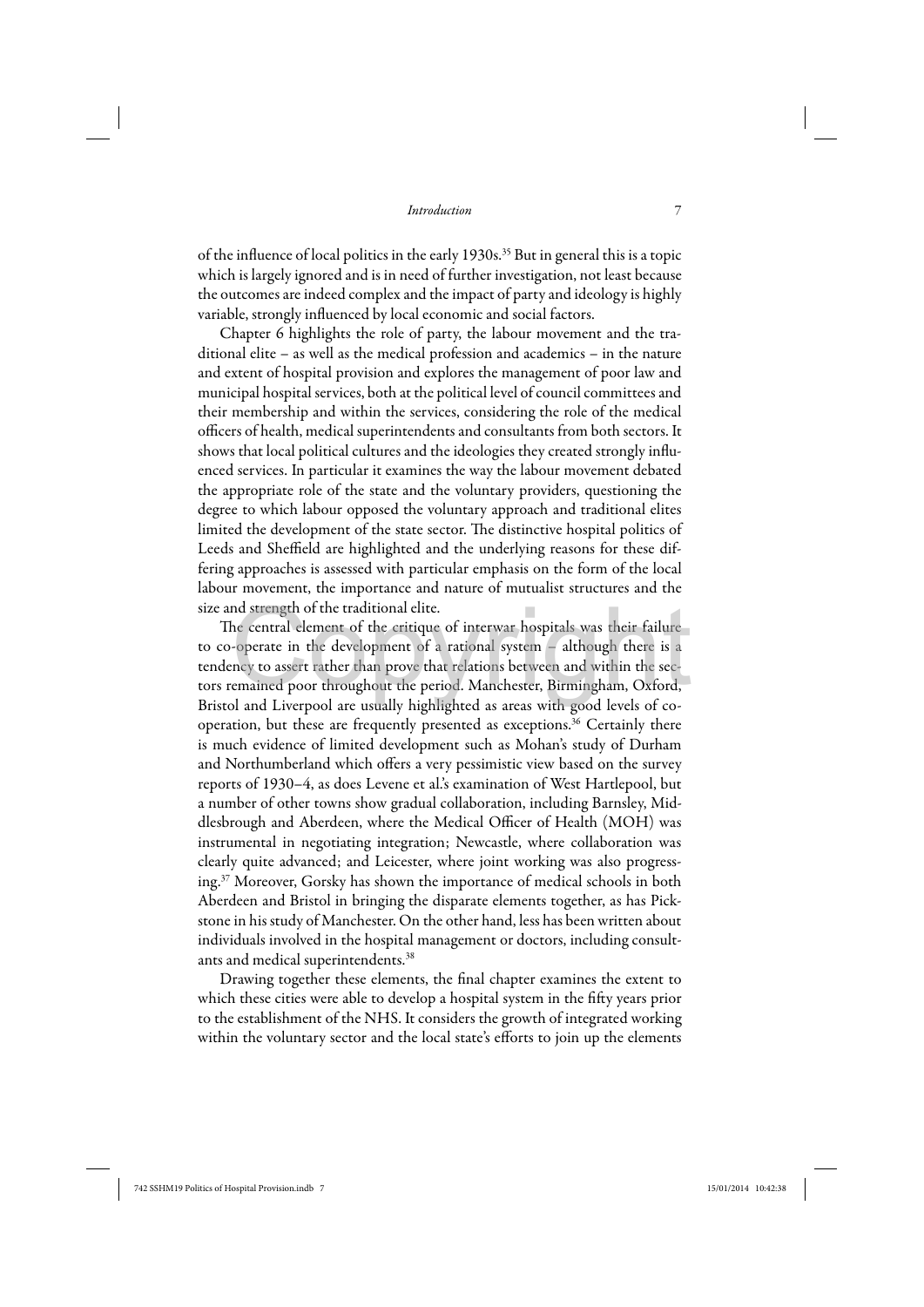#### 8 *Th e Politics of Hospital Provision in Early Twentieth-Century Britain*

of council and poor law provision after 1929. It then explores the ways in which state and voluntary hospitals competed and co-operated, looking especially at the role of the workers' funds and medical schools in promoting joint working and the sharing of resources. Moreover, as much co-operation took place at an operational level it will investigate the role of medical, administrative and social and political actors in facilitating or blocking integration. Finally, the chapter assesses the growing pressure for a regional approach to hospital services and the role this played in promoting or limiting joint working.

Overall, this revisionist literature has provided a new framework for assessing the hospital sector in the first half of the twentieth century which acknowledges growth in capacity, capability and specialization, increased financial resources and the suggestion of a nascent cross-sector system at least in some urban areas. However, conclusions on each of these areas remain tentative whilst the place of politics, especially the role of traditional elites and the labour movement, remain under-researched. In order to address some of these issues this study will deploy a comparative case study approach to explore how hospital systems developed and whether they developed to meet the needs of their localities. By comparing two similarly sized industrial cities, it will examine how systems grew from local demand, local resources and how they met – or did not meet – the challenges they faced. To achieve this it will make use of Pickstone's concept of 'political ecology' which encompasses the 'complex interrelations between the hospitals and the communities they were built to serve'. In particular, it will follow the way he 'tried to show how the formal and informal structures of hospitals and similar institutions were related to the economic, social and political structures of the cities or towns or villages which created them'. In his survey of hospital provision in the Manchester region Pickstone noted that 'towns which to a distant observer might seem similar, in fact showed remarkably different patterns of medical services – differences which can be explained by, or at least linked to, these different political structures.<sup>39</sup> This holistic urban history approach has not been widely adopted by hospital historians in the ensuing twenty-five years. It does inform Welshman's work on Leicester, but was not deployed by Mohan or Gorsky, or Cherry for his East Anglian study.<sup>40</sup> This study employs it to compare two Yorkshire cities to investigate a wider range of stakeholders and policy formers and attempt a broader analysis of the economic, social and cultural backgrounds than Pickstone was able to achieve in a regional study. demand, local resources and how they met – or did not meet – the chall<br>they faced. To achieve this it will make use of Pickstone's concept of 'po<br>ecology' which encompasses the 'complex interrelations between the hos<br>and

To this end the book utilizes case studies of Leeds and Sheffield, cities which were chosen because, while physically close and on the surface quite similar, being industrial cities in northern England with populations of around half a million, they actually differ quite significantly in their economic and social make-up, their regional role and their local politics. For these reasons they offer fertile ground to explore five key issues: what hospital services were available in